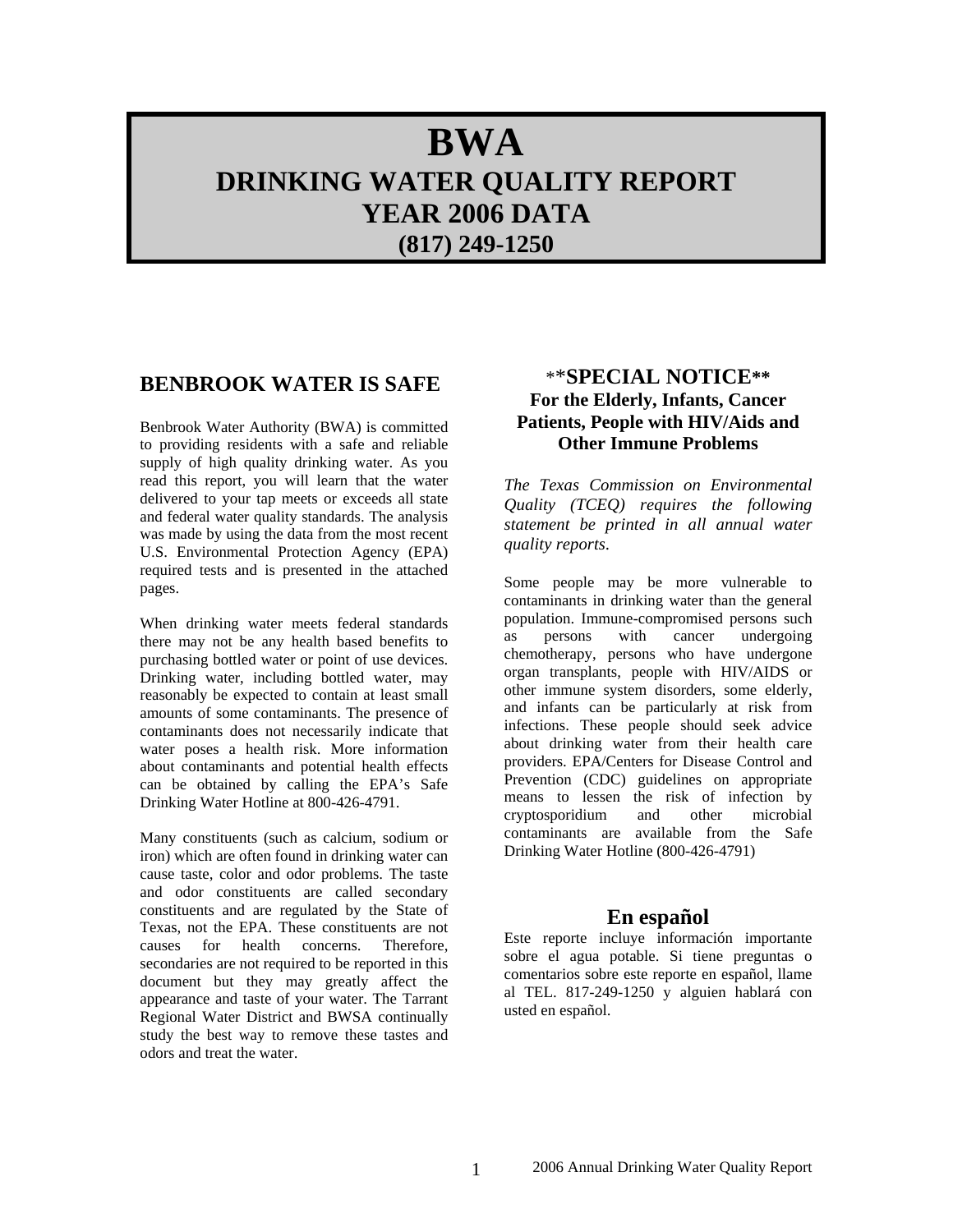# **Public Participation Opportunities**

Benbrook Water Authority is a water district created by the Texas Legislature in 1955. BWA is governed by a five-member elected Board of Directors, which meets regularly on the first and third Tuesday of each month. The meetings are held at the office of the Water Authority at 5:30 p.m. For more information about meetings and how to register as a speaker, contact the Authority's office at 817-249-1250.

### **Water Sources**

The BWA obtains its drinking water from ground and surface water sources. It comes from the following Lake/River/Reservoir/Aquifer: Paluxy, Trinity, Clear Fork Trinity River, and Benbrook Lake. TCEQ completed an assessment of our source water and results indicate that some of our sources are susceptible to certain containments. The sampling requirements for our water system are based on this susceptibility and previous sample data. Any detection of these contaminants will be found in this report. If we receive or purchase water from another system, their susceptibility is not included in this assessment. For more information on source water assessments and protection efforts at our system, please contact us.

# **About the Following Pages**

The pages that follow list all of the federally regulated or monitored constituents which have been found in your drinking water. U.S. EPA requires water systems to test up to 97 constituents.

# **Understanding the Tables**

The following list explains the terms used in the tables:

**MCLG (Maximum Contaminant Level Goal)—**the level of a contaminant in drinking water below which there is no known or expected risk to health. MCLGs allow for a margin of safety.

**MCL (Maximum Contaminant Level)** the highest permissible level of a contaminant in drinking water. MCLs are set as close to MCLGs as feasible using the best available treatment technology.

**MRDL(Maximum Residual Disinfectant**  Level) –The highest level of disinfectant allowed in drinking water. There is convincing evidence that addition of a disinfectant is necessary for control of microbial contaminants.

**MRDLG (Maximum Residual Disinfectant Level Goal)** – The level of a drinking water disinfectant below which there is no known or expected risk to health. MRDLGs do not reflect the benefits of the use of disinfectants to control microbial contamination.

**Treatment Technique (TT)—**a required process intended to reduce the level of a contaminant in drinking water.

Action Level (AL)-the concentration of a contaminant which, if exceeded, triggers treatment or other requirements which a water system must follow.

### **ABREVIATIONS**

**NTU—**Nephelometric Turbidity Units.

**MFL—**million fibers per liter (a measure of asbestos).

**pCi/l—**picocuries per liter (a measure of radioactivity).

**ppm—**parts per million, or milligrams per liter (mg/l).

**ppb—**parts per billion, or micrograms per litter  $(ug/l)$ .

**ppt-**parts per trillion, or nanograms per liter.

**ppq—**parts per quadrillion, or picograms per liter.

**Turbidity—**a measure of the cloudiness of water. We monitor it because it is a good indicator of the effectiveness of our filtration system.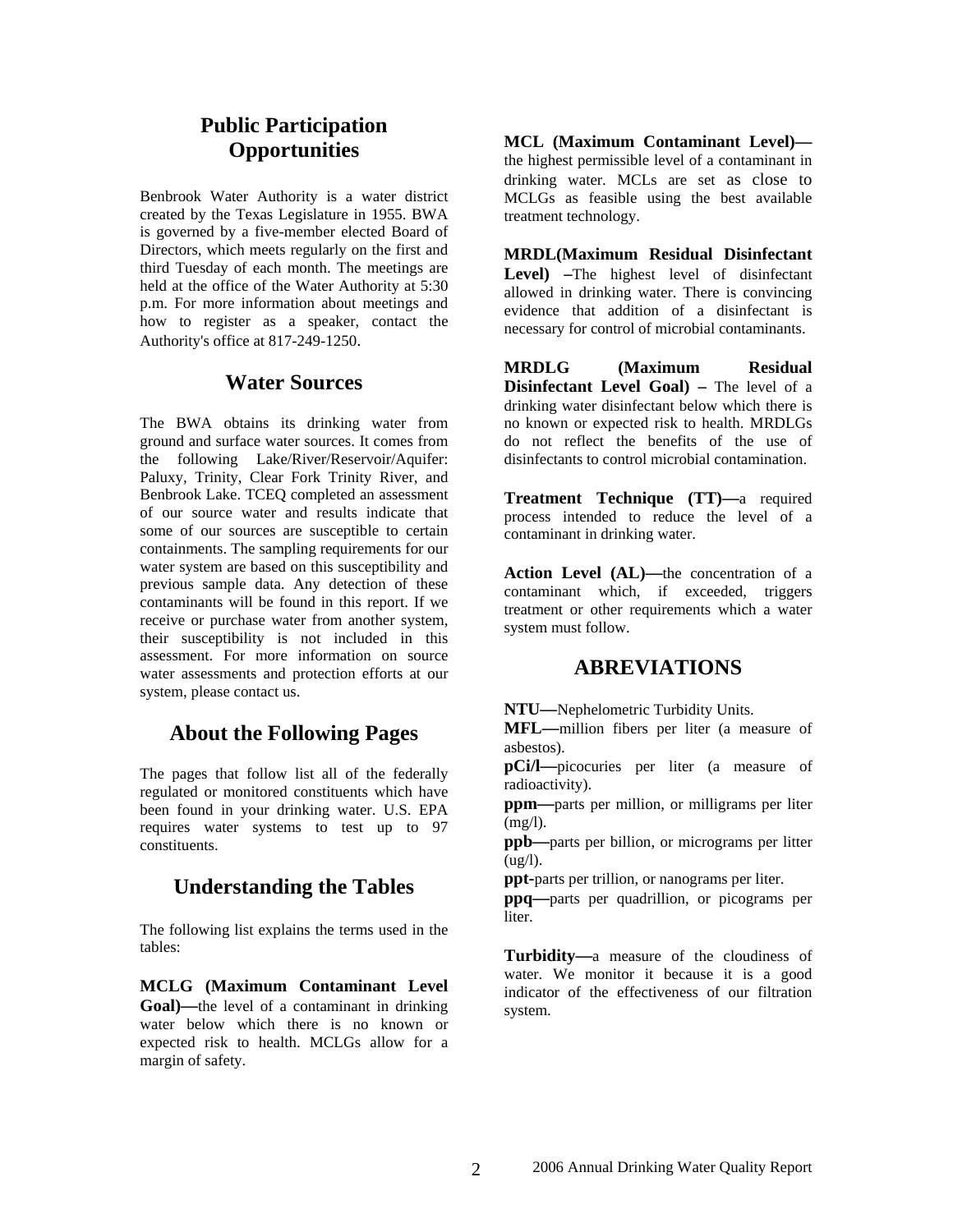The water quality data table shows the results of our water quality analyses. Every regulated contaminant that we detected in the water, even in the minutest traces, is listed. The table contains the name of each substance, the highest level allowed by regulation (MCL), the ideal goals for public health (MCLG), the amount detected, the usual sources of such contamination, and a key to unit of measurement.

# **Water Quality Data Table**

|          | <i>Inorganic Comammunis</i> |         |                |                |            |                |                |                                        |  |  |  |
|----------|-----------------------------|---------|----------------|----------------|------------|----------------|----------------|----------------------------------------|--|--|--|
| Year     | <b>Contaminant</b>          | Average | <b>Minimum</b> | <b>Maximum</b> | <b>MCL</b> | <b>MCLG</b>    | Unit of        | <b>Source of Contaminant</b>           |  |  |  |
| (Range)  |                             | Level   | Level          | Level          |            |                | <b>Measure</b> |                                        |  |  |  |
| 2002-    | <b>Barium</b>               | 0.045   | 0.0004         | 0.069          | 2          | $\overline{2}$ | ppm            | drilling<br>of<br>Discharge<br>wastes: |  |  |  |
| 2005     |                             |         |                |                |            |                |                | discharge from metal refineries;       |  |  |  |
|          |                             |         |                |                |            |                |                | erosion of natural deposits            |  |  |  |
| $2005 -$ | Fluoride                    | 0.22    | $\Omega$       | 0.8            | 4          | 4              | ppm            | Erosion of natural deposits; water     |  |  |  |
| 2006     |                             |         |                |                |            |                |                | additive which promotes strong         |  |  |  |
|          |                             |         |                |                |            |                |                | teeth; discharge from fertilizer and   |  |  |  |
|          |                             |         |                |                |            |                |                | aluminum factories                     |  |  |  |
| 2006     | Nitrate                     | 0.12    | 0.002          | 0.4            | 10         | 10             | ppm            | Runoff from fertilizer use; leaching   |  |  |  |
|          |                             |         |                |                |            |                |                | from septic tanks, sewage; erosion     |  |  |  |
|          |                             |         |                |                |            |                |                | of natural deposits                    |  |  |  |
| 2002-    | Combined                    | 0.44    | $\Omega$       | 2.4            | 5          | $\Omega$       | pCi/L          | Erosion of natural deposits            |  |  |  |
| 2005     | Radium                      |         |                |                |            |                |                |                                        |  |  |  |
|          | 226 & 228                   |         |                |                |            |                |                |                                        |  |  |  |
| 2002-    | Gross beta                  | 2.82    | $\Omega$       | 7.6            | 50         | $\Omega$       | pCi/L          | Decay of natural and man-made          |  |  |  |
| 2005     | emitters                    |         |                |                |            |                |                | deposits                               |  |  |  |
| $2002 -$ | Gross alpha                 | 1.58    | $\Omega$       | 8.4            | 15         | $\Omega$       | pCi/L          | Erosion of natural deposits            |  |  |  |
| 2005     |                             |         |                |                |            |                |                |                                        |  |  |  |

#### *Inorganic Contaminants*

#### *Organic Contaminants*

| Year     | Contaminant   |         | Highest   Minimum   Maximum |       | <b>MCL</b> | <b>MCLG</b> | Unit of        | <b>Source of Contaminant</b>       |
|----------|---------------|---------|-----------------------------|-------|------------|-------------|----------------|------------------------------------|
| (Range)  |               | Average | Level                       | Level |            |             | <b>Measure</b> |                                    |
| $2003 -$ | Di            | 0.28    |                             | 6.06  |            |             | ppb            | Discharge from rubber and chemical |
| 2006     | (2 ethylhexy) |         |                             |       |            |             |                | factories                          |
|          | phthalate     |         |                             |       |            |             |                |                                    |

#### **Maximum Residual Disinfectant Level**

Systems must complete and submit disinfection data on the Surface Water Monthly Operations Report (SWMOR). On the CCR report, the system must provide disinfectant type, minimum, maximum and average levels.

| Year | <b>Disinfectant</b> | Average<br>Level | <b>Minimum</b><br>∟evel | <b>Maximum</b><br>Level | <b>MRDL</b> | <b>MRDLG</b> | Unit of<br><b>Measure</b> | <b>Source of Chemical</b>                |
|------|---------------------|------------------|-------------------------|-------------------------|-------------|--------------|---------------------------|------------------------------------------|
| 2006 | Free C12            | 1.49             | 1.15                    | 1.89                    | 4.0         | <4.0         | ppm                       | Disinfectant used to<br>control microbes |

#### *Disinfection Byproducts*

| Year (Range) | Contaminant             | Average | <b>Minimum</b> | <b>Maximum</b> | MCL | Unit of        | <b>Source of Contaminant</b> |
|--------------|-------------------------|---------|----------------|----------------|-----|----------------|------------------------------|
|              |                         | Level   | Level          | Level          |     | <b>Measure</b> |                              |
| 2006         | <b>Total Haloacetic</b> | 19.6    |                | 32             | 60  | ppb            | By-product of drinking water |
|              | Acids                   |         |                |                |     |                | disinfection                 |
| 2006         | Total                   | 57.9    |                | 77.3           | 80  | ppb            | By-product of drinking water |
|              | Trihalomethanes         |         |                |                |     |                | disinfection                 |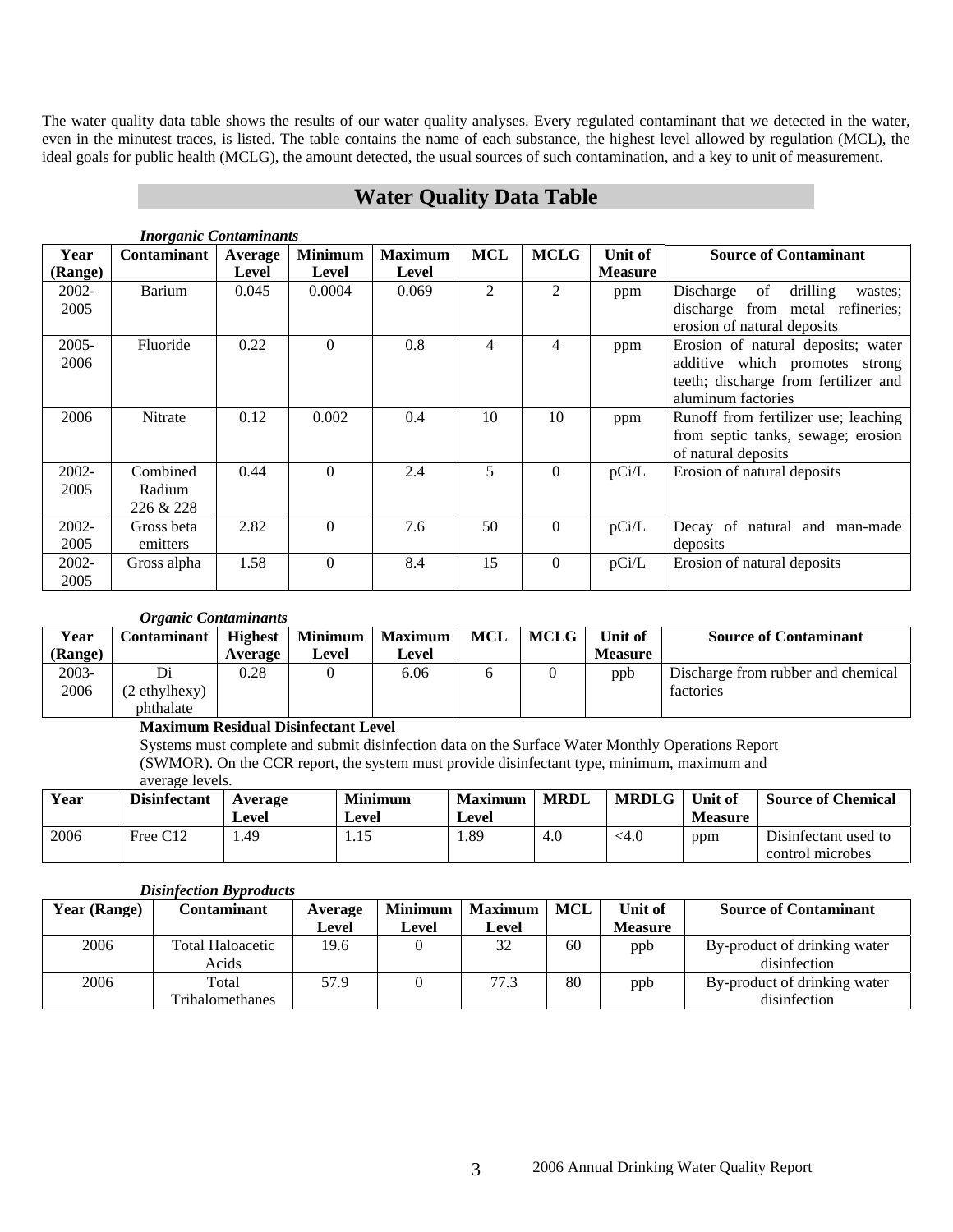#### *Unregulated Contaminants*

Bromoform, chloroform, dichlorobromethane, and dibromochloromethane are disinfection byproducts. There is no maximum contaminant level for these chemicals at the entry point to distribution.

| <b>Year (Range)</b> | <b>Contaminant</b>   | Average | <b>Minimum</b> | <b>Maximum</b> | Unit of        | <b>Source of Contaminant</b> |
|---------------------|----------------------|---------|----------------|----------------|----------------|------------------------------|
|                     |                      | Level   | Level          | Level          | <b>Measure</b> |                              |
| 2002-2006           | Chloroform           | 1.38    |                | 15             | ppb            | Byproduct of drinking water  |
|                     |                      |         |                |                |                | disinfection                 |
| $2002 - 2006$       | <b>Bromoform</b>     | 0.81    |                | 4.7            | ppb            | Byproduct of drinking water  |
|                     |                      |         |                |                |                | disinfection                 |
| $2002 - 2006$       | Bromodichloromethane | 2.12    |                | 17             | ppb            | Byproduct of drinking water  |
|                     |                      |         |                |                |                | disinfection                 |
| $2002 - 2006$       | Dibromochloromethane | 2.37    |                | 16             | ppb            | Byproduct of drinking water  |
|                     |                      |         |                |                |                | disinfection                 |

Turbidity has no health effects. However, turbidity can interfere with disinfection and provide a medium for microbial growth. Turbidity may indicate the presence of disease-causing organisms. These organisms include bacteria, viruses, and parasites that can cause symptoms such as nausea, cramps, diarrhea and associated headaches.

#### • **Turbidity Data Not Furnished by TCEQ**

| Year | C <b>ontaminant</b> | <b>Highest</b><br><b>Single</b><br><b>Measurement</b> | <b>Lowest Monthly %</b><br>of Samples<br><b>Meeting Limits</b> | <b>Turbidity</b><br>Limits | <b>Unit of Measure</b> | <b>Source of Constituent</b> |
|------|---------------------|-------------------------------------------------------|----------------------------------------------------------------|----------------------------|------------------------|------------------------------|
| 2006 | Turbidity           | 0.30                                                  | 100.00                                                         | 0.3                        | <b>NTU</b>             | Soil Runoff                  |

#### *Lead and Copper*

| Year (Range) | Contaminant | The 90 <sup>th</sup><br>Percentile | <b>Number of Sites</b><br><b>Exceeding Action</b><br>Level | <b>Action Level</b> | Unit of<br><b>Measure</b> | <b>Source of Constituent</b>                                                                                 |
|--------------|-------------|------------------------------------|------------------------------------------------------------|---------------------|---------------------------|--------------------------------------------------------------------------------------------------------------|
| 2004         | Lead        | 3.1                                |                                                            |                     | ppb                       | Corrosion of household plumbing<br>systems; erosion of natural deposits                                      |
| 2004         | Copper      | 0.164                              |                                                            |                     | ppm                       | Corrosion of household plumbing<br>systems; erosion of natural deposits;<br>leaching from wood preservatives |

**Total Organic Carbon (TOC)** has no health effects. The disinfectant can combine with TOC to form disinfection byproducts. Disinfection is necessary to ensure that water does not have unacceptable levels of pathogens. Byproducts of disinfection include trihalomethanes (THMs) and haloacetic acids (HAA) which are reported elsewhere in this report.

| ability reports in the report of the contract of the contract of the contract of the contract of the report.<br><b>Year 2006</b> | <b>Treated</b> | Source   | % Removed     | Source Water      | <b>TOC</b><br>Required | C/E   |
|----------------------------------------------------------------------------------------------------------------------------------|----------------|----------|---------------|-------------------|------------------------|-------|
|                                                                                                                                  | TOC mg/l       | TOC mg/l | $(1-a/b)x100$ | <b>Alkalinity</b> | Removal $(\% )$        |       |
|                                                                                                                                  |                |          |               | mg/l              |                        |       |
| January                                                                                                                          | 3.1            | 5.6      | 44.64         | 105               | 35                     | 1.28  |
| February                                                                                                                         | 3.2            | 5.1      | 37.25         | 113               | 35                     | 1.06  |
| March                                                                                                                            | 3.1            | 5.4      | 42.59         | 113               | 35                     | 1.22  |
| April                                                                                                                            | 2.7            | 4.6      | 41.30         | 124               | 25                     | 1.65  |
| May                                                                                                                              | 2.6            | 4.8      | 45.83         | 119               | 35                     | 1.31  |
| June                                                                                                                             | 3.6            | 5.6      | 35.71         | 108               | 35                     | 1.02  |
| July                                                                                                                             | 2.3            | 5.3      | 56.60         | 100               | 35                     | 1.62  |
| August                                                                                                                           | 2.9            | 5.6      | 48.21         | 96                | 35                     | 1.38  |
| September                                                                                                                        | 3.2            | 5.4      | 40.74         | 91                | 35                     | 1.16  |
| October                                                                                                                          | 3.2            | 6        | 46.67         | 90                | 35                     | 1.33  |
| November                                                                                                                         | 3.5            | 5.4      | 35.19         | 96                | 35                     | 1.01  |
| December                                                                                                                         | 3.1            | 5.1      | 39.22         | 98                | 35                     | 1.12  |
|                                                                                                                                  |                |          |               |                   | <b>Sum</b>             | 15.16 |
|                                                                                                                                  |                |          |               |                   | Average                | 1.26  |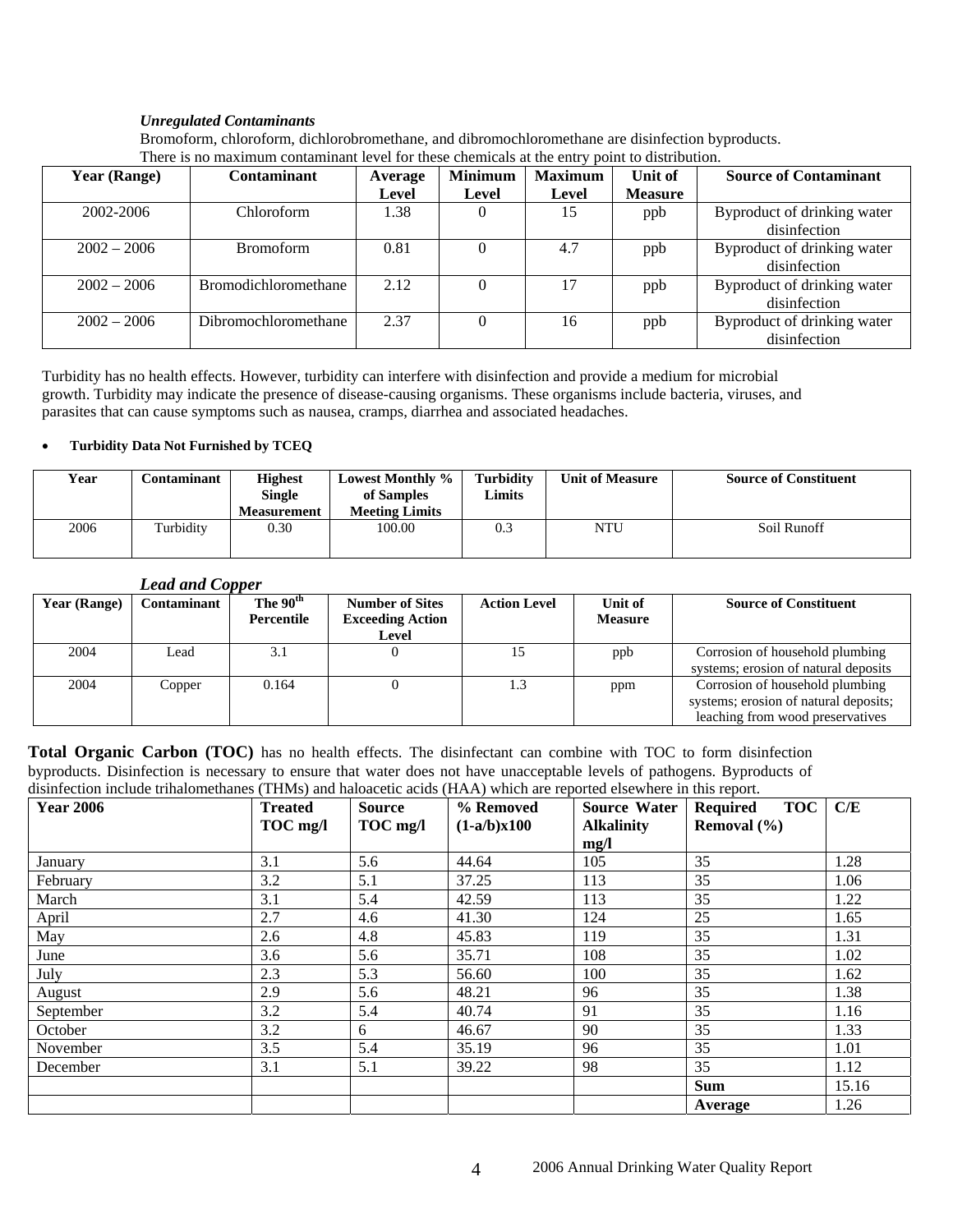### **Total Coliform –** Reported monthly tests found no coliform bacteria.

**Fecal Coliform –** Reported monthly tests found no fecal coliform bacteria.

### **Secondary and Other Not Regulated Constituents**

(No associated adverse health effects)

| <b>Year (Range)</b> | <b>Constituent</b>   | Average         | <b>Minimum</b>   | <b>Maximum</b>    | Limit            | Unit of        | <b>Source of Constituent</b>                               |
|---------------------|----------------------|-----------------|------------------|-------------------|------------------|----------------|------------------------------------------------------------|
|                     |                      | Level           | Level            | Level             |                  | <b>Measure</b> |                                                            |
| 2002-2005           | Aluminum             | 0.003           | $\Omega$         | 0.039             | 50               | ppm            | Abundant naturally occurring                               |
|                     |                      |                 |                  |                   |                  |                | element                                                    |
| $2005 - 2006$       | Bicarbonate          | 309             | 102              | 472               | <b>NA</b>        | ppm            | Corrosion of carbonate rocks                               |
|                     |                      |                 |                  |                   |                  |                | such as limestone                                          |
| 2002-2005           | Calcium              | 22.6            | $\overline{2}$   | 45.8              | <b>NA</b>        | ppm            | Abundant naturally occurring                               |
|                     |                      |                 |                  |                   |                  |                | element                                                    |
| 2005-2006           | Chloride             | $\overline{22}$ | 16               | $\overline{34}$   | $\overline{300}$ | ppm            | Abundant naturally occurring                               |
|                     |                      |                 |                  |                   |                  |                | element; used in water                                     |
|                     |                      |                 |                  |                   |                  |                | purification; byproduct of oil                             |
|                     |                      |                 |                  |                   |                  |                | field activity                                             |
| 2002-2005           | Copper               | 0.004           | $\boldsymbol{0}$ | $\overline{0.01}$ | <b>NA</b>        | ppm            | Corrosion of household                                     |
|                     |                      |                 |                  |                   |                  |                | plumbing systems; erosion of<br>natural deposits; leaching |
|                     |                      |                 |                  |                   |                  |                | from wood preservatives                                    |
| 2002-2005           | Iron                 | 0.03131         | $\overline{0}$   | 0.058             | $\overline{.3}$  | ppb            | Erosion of natural deposits;                               |
|                     |                      |                 |                  |                   |                  |                | iron or steel water delivery                               |
|                     |                      |                 |                  |                   |                  |                | equipment or facilities                                    |
| 2002-2005           | Magnesium            | 7.4             | $\overline{0}$   | 13.5              | <b>NA</b>        | ppm            | Abundant naturally occurring                               |
|                     |                      |                 |                  |                   |                  |                | element                                                    |
| 2002-2005           | Manganese            | 0.0075          | $\overline{0}$   | 0.0235            | .05              | ppm            | Abundant naturally occurring                               |
|                     |                      |                 |                  |                   |                  |                | element                                                    |
| $2005 - 2006$       | pH                   | 7.7             | 7.1              | 8.3               | $\tau$           | units          | Measure of corrosivity of                                  |
|                     |                      |                 |                  |                   |                  |                | water                                                      |
| 2002-2005           | Sodium               | 108             | $\overline{22}$  | 226               | <b>NA</b>        | ppm            | Erosion of natural deposits;                               |
|                     |                      |                 |                  |                   |                  |                | byproduct of oil field activity                            |
| 2005-2006           | Sulfate              | $\overline{59}$ | 40               | 106               | $\overline{300}$ | ppm            | Naturally occurring; common                                |
|                     |                      |                 |                  |                   |                  |                | industrial byproduct;                                      |
|                     |                      |                 |                  |                   |                  |                | byproduct of oil field                                     |
| $2005 - 2006$       | Total                | 253             | 84               | 387               | $\overline{NA}$  | ppm            | Naturally occurring soluble                                |
|                     | Alkalinity as        |                 |                  |                   |                  |                | mineral salts                                              |
|                     | CaC03                |                 |                  |                   |                  |                |                                                            |
| $2005 - 2006$       | Total                | 391             | 232              | $\overline{619}$  | 1000             | ppm            | Total dissolved mineral                                    |
|                     | Dissolved            |                 |                  |                   |                  |                | constituents in water                                      |
|                     | Solids<br>Total      | 86              | $\overline{5}$   |                   |                  |                |                                                            |
| 2002-2005           |                      |                 |                  | 136               | $\overline{NA}$  | ppm            | Naturally occurring calcium                                |
|                     | Hardness as<br>CaC03 |                 |                  |                   |                  |                |                                                            |
| 2002-2005           | Zinc                 | 0.014           | $\overline{0}$   | 0.041             | $\overline{5}$   |                | Moderately abundant                                        |
|                     |                      |                 |                  |                   |                  | ppb            | naturally occurring element;                               |
|                     |                      |                 |                  |                   |                  |                | used in the metal industry                                 |
|                     |                      |                 |                  |                   |                  |                |                                                            |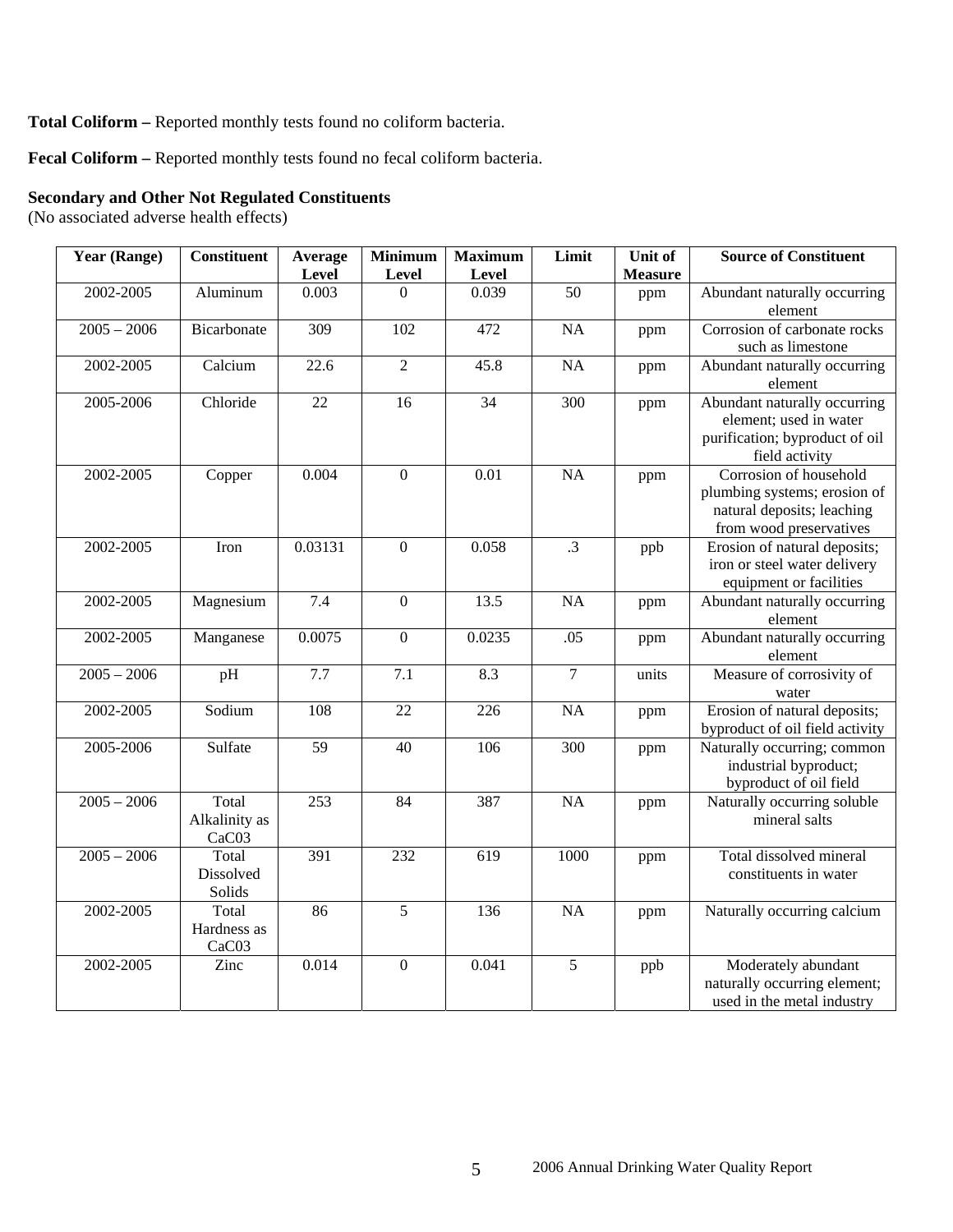# **Benbrook Water Authority Receives Outstanding Public Drinking Water System Award**

The Texas Commission on Environmental Quality (TCEQ) awarded the BWA the Outstanding Drinking Water System Award for 2005. Many criteria must be met to earn this award, including: classification as a superior public water system; meeting standard for production, storage and pressure; effective procedures for systems security, source water protection, and conservation; vulnerability assessment and emergency response; no standards violations; and a consistent 5 year history of coliform compliance.

Only 39 of the more than 6,000 Texas public water systems received this award.

"We are extremely proud to have been recognized for this award," said Manager David Wasson. "It is satisfying to know that the excellence achieved by our team of 34 BWA professional employees brought this recognition to Benbrook."

Mr. Buck Henderson, who manages the TCEQ's Public Drinking Water Section, indicated that not only does the public water system have to meet many safety and health criteria, they must also show initiative and serve as an example for other water utilities in order to earn this award.

# Benbrook Water Outstanding Public Drinking Water System

Awarded by the Texas Commission on Environmental Quality



# **Administration Building Expansion**

The BWA officially opened its expanded administration building on December 12, 2006.

The expansion added 3,300 square feet to the existing 6,000 square foot structure. The new building presents a more welcoming face and a new service counter to BWA customers.

The building accommodates work space for 22 BWA employees. The new board room provides meeting facilities for the bimonthly Board meetings and public meetings about BWA issues.

The addition was designed by Freese and Nichols, Inc. and the general contractor was G. L. Barron.



**Visit us online at [www.bwsa.org](http://www.bwsa.org/)**